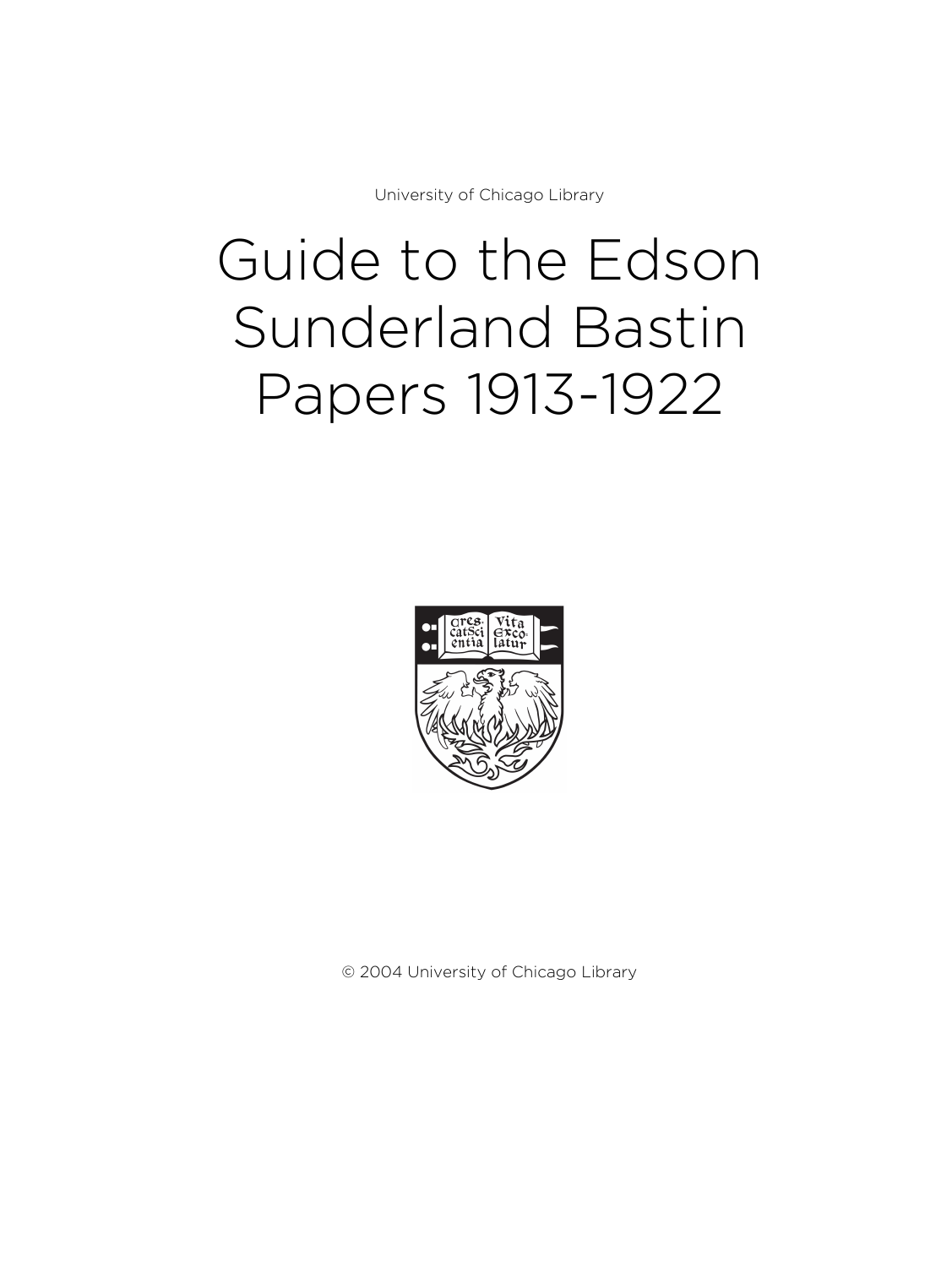## **Table of Contents**

| Acknowledgments          |   |
|--------------------------|---|
| Descriptive Summary      | 3 |
| Information on Use       | 3 |
| Access                   | 3 |
| Citation                 | 3 |
| <b>Biographical Note</b> | 3 |
| Scope Note               |   |
| <b>Related Resources</b> |   |
| Subject Headings         | 4 |
| <b>INVENTORY</b>         | 4 |
|                          |   |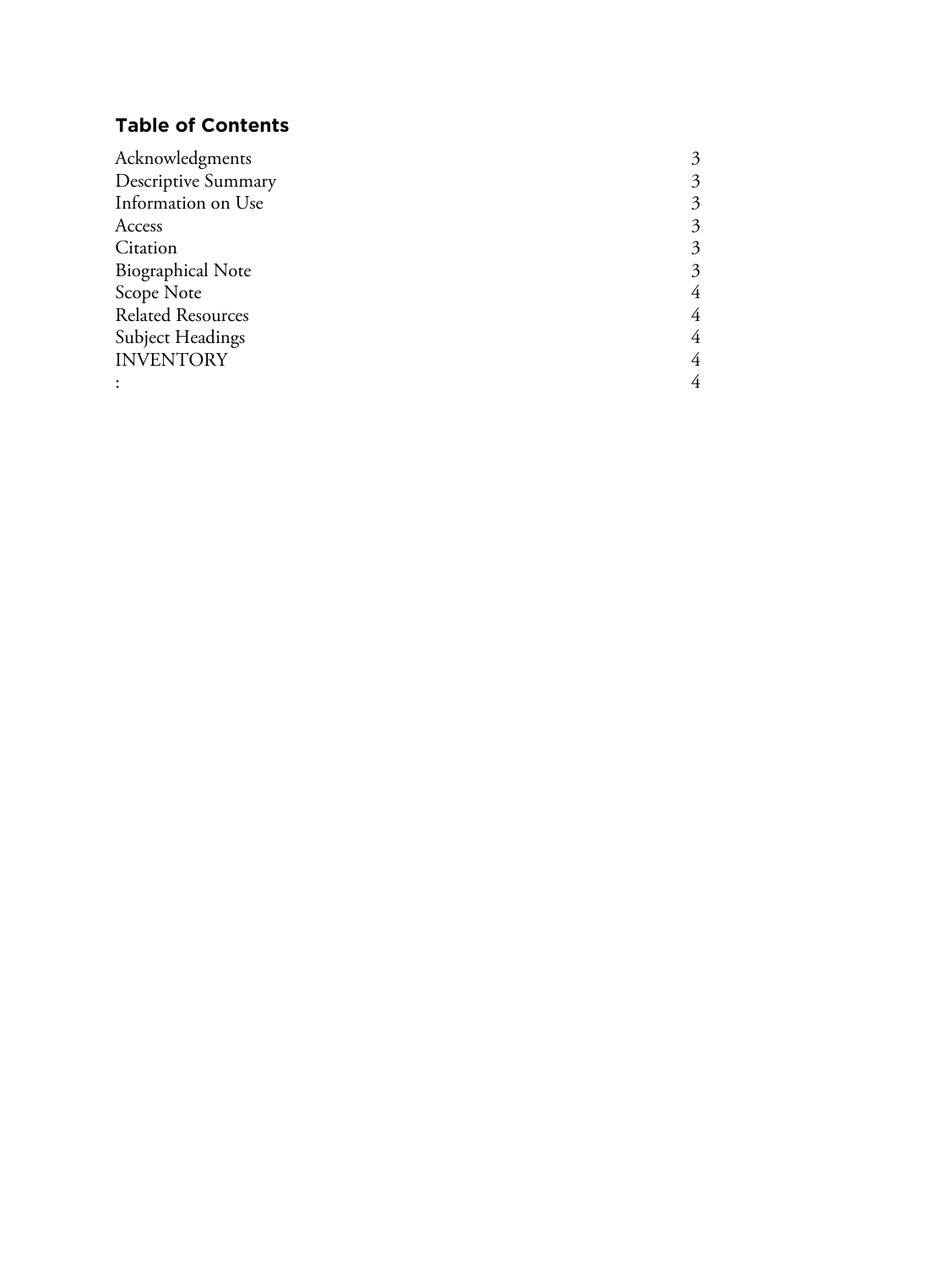## **Descriptive Summary**

| <b>Identifier</b> | <b>ICU.SPCL.BASTIN</b>                                                                                                                                                                                          |
|-------------------|-----------------------------------------------------------------------------------------------------------------------------------------------------------------------------------------------------------------|
| <b>Title</b>      | Bastin, Edson Sunderland. Papers                                                                                                                                                                                |
| Date              | 1913-1922                                                                                                                                                                                                       |
| <b>Size</b>       | 2 linear ft. $(1 \text{ box})$                                                                                                                                                                                  |
| <b>Repository</b> | Special Collections Research Center, University of Chicago Library<br>1100 East 57th Street<br>Chicago, Illinois 60637 U.S.A.                                                                                   |
| <b>Abstract</b>   | Edson Sunderland Bastin, geologist, professor. The Edson Sunderland Bastin<br>Papers consist of 11 United States Geological Survey maps of Wisconsin,<br>many of which have Bastin's notes and drawing on them. |

## **Acknowledgments**

## **Information on Use**

## **Access**

The collection is open for research.

## **Citation**

When quoting material from this collection, the preferred citation is: When quoting material from this collection, the preferred citation is: Edson Sunderland Bastin. Papers, [Box #, Folder #], Special Collections Research Center, University of Chicago Library

## **Biographical Note**

Edson Sunderland Bastin was born on December 10, 1878 in Chicago, Illinois to Edson Sewell and Christiana Boyd Bastin. He received an A.B. from the University of Michigan (1902), and an M.S. (1903) and a Ph.D (1909) from the University of Chicago.

A Member of the United States Geological Survey from 1904 to 1919, Bastin surveyed Maine, western mining districts, copper properties, and parts of Chile. From 1918 to 1919 he served as chief in the division of mineral resources for the U.S.G.S.

Bastin joined the faculty of University of Chicago in 1919. From 1922 to 1944 he was the chairman of the department of geology and paleontology. Bastin became a prominent geologist, especially during the 1920s when his research on groundwater from oil fields first showed that microorganisms live deep in the subsurface.